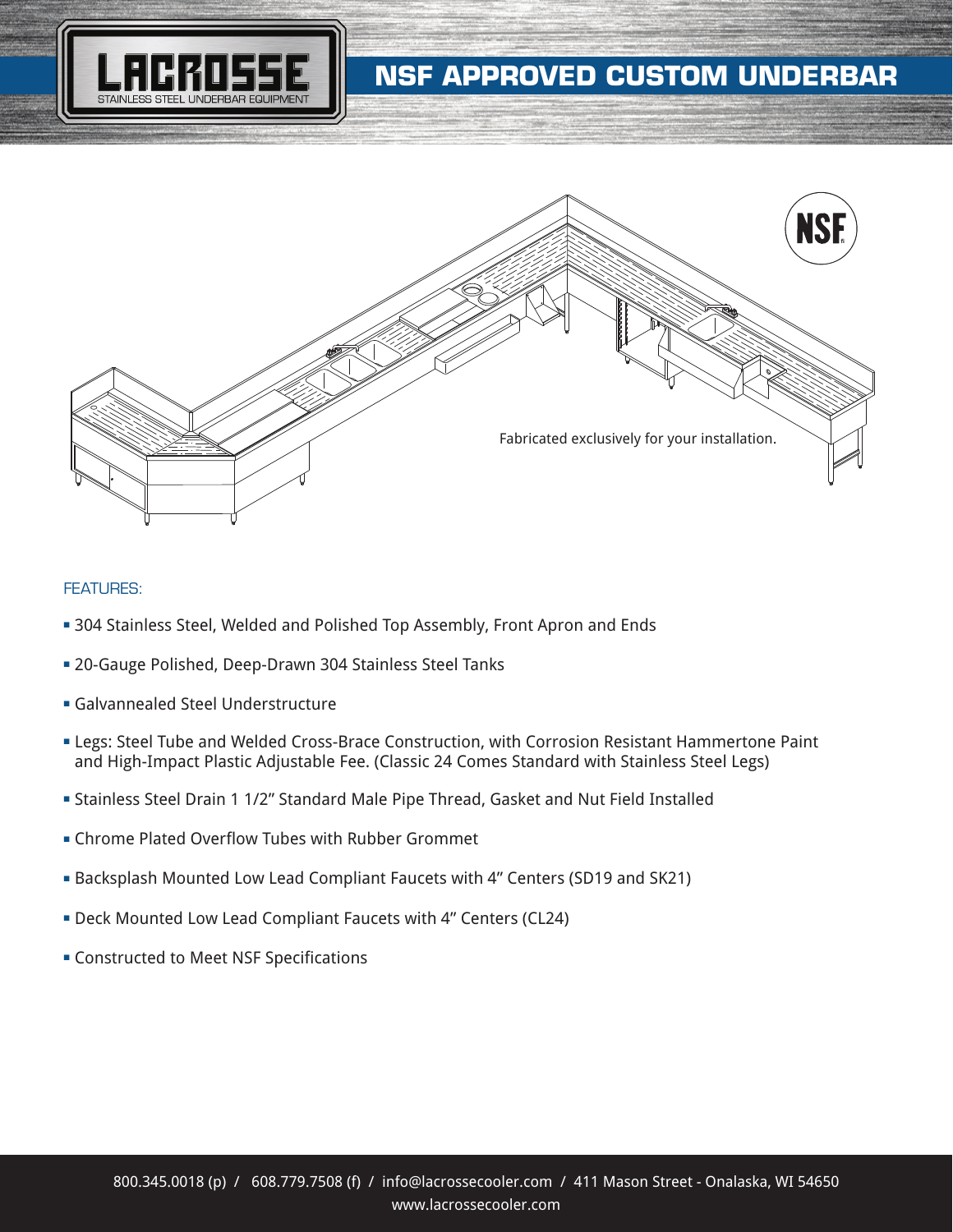# NSF APPROVED CUSTOM UNDERBAR



| <b>ITEM NO.</b>            | <b>Description</b>                                               | <b>SD19</b>   | <b>SK21</b>   | <b>CL24</b>   |
|----------------------------|------------------------------------------------------------------|---------------|---------------|---------------|
| <b>Start with</b>          | Workspace (min. 3 ft.) (per lin. ft.)                            | \$259 per ft. | \$304 per ft. | \$314 per ft. |
|                            | - Space not filled with other items will be Drainboard (1.)      |               |               |               |
| <b>Accessories</b>         |                                                                  |               |               |               |
| 2.                         | 304 Stainless Steel Removable or Hinged Apron (per lin. ft.)     | \$138         | \$138         | \$138         |
| 3.                         | Workboard Base on 6" Legs (per lin. ft.) Base on Cabinet Pricing | \$191         | \$191         | \$191         |
| 4.                         | Endsplash (Sidesplash must specify L or R)                       | \$109         | \$109         | \$109         |
| 5.                         | Built-In Ice Chest w/Stainless Steel Sliding Cover               |               |               |               |
|                            | 24" Wx11" Deep                                                   | \$807         | \$807         | \$807         |
|                            | 30" Wx11" Deep                                                   | \$928         | \$928         | \$928         |
|                            | 36" Wx11" Deep                                                   | \$1,005       | \$1,005       | \$1,005       |
| 6.                         | Sinks 10"x14"x9 1/2" (ea.)                                       |               |               |               |
|                            | Includes Drain Assy. & Overflow Tube                             | \$282         | \$282         | \$282         |
| $7.$                       | Waste or Hand Sink w/3" Strainer Basket (ea.)                    | \$304         | \$304         | \$304         |
| 8.                         | Single Miter                                                     | \$1,220       | \$1,220       | \$1,220       |
| 9.                         | Double Miter                                                     | \$2,132       | \$2,132       | \$2,132       |
| 10.                        | Blender Shelf Recessed                                           |               |               |               |
|                            | 8"x8"x8"                                                         | \$611         | \$611         | \$611         |
|                            | 12"x8"x8"                                                        | \$761         | \$761         | \$761         |
|                            | 18"x8"x8"                                                        | \$875         | \$875         | \$875         |
| 11.                        | Stainless Steel End (Included in Item 1)                         | Std.          | Std.          | Std.          |
| 12.                        | Drop Down Blender Shelf 12"x9"                                   | \$191         | \$191         | \$191         |
| 13.                        | 6" Waste Chute Installed                                         | \$366         | \$366         | \$366         |
| 14.                        | 6" Waste Container w/Removable Receptacle & Drain Installed      | \$472         | \$472         | \$472         |
| <b>Additions Not Shown</b> |                                                                  |               |               |               |
|                            | Cut Out for Beer & Soda Lines Sleeved Slot (3"x6")               | \$156         | \$156         | \$156         |
|                            | 304 Stainless Steel Ice Chest Divider                            | \$121         | \$121         | \$121         |
|                            | Extra Height Legs (36" Working Height) (2 Leg Set) CD            | \$22          | \$22          | \$22          |
|                            | Set of Five Condiment Trays w/Holder                             | \$379         | \$379         | \$379         |
|                            | Perforated Bottom Pan (per lin. ft.)                             | \$96          | \$96          | \$96          |